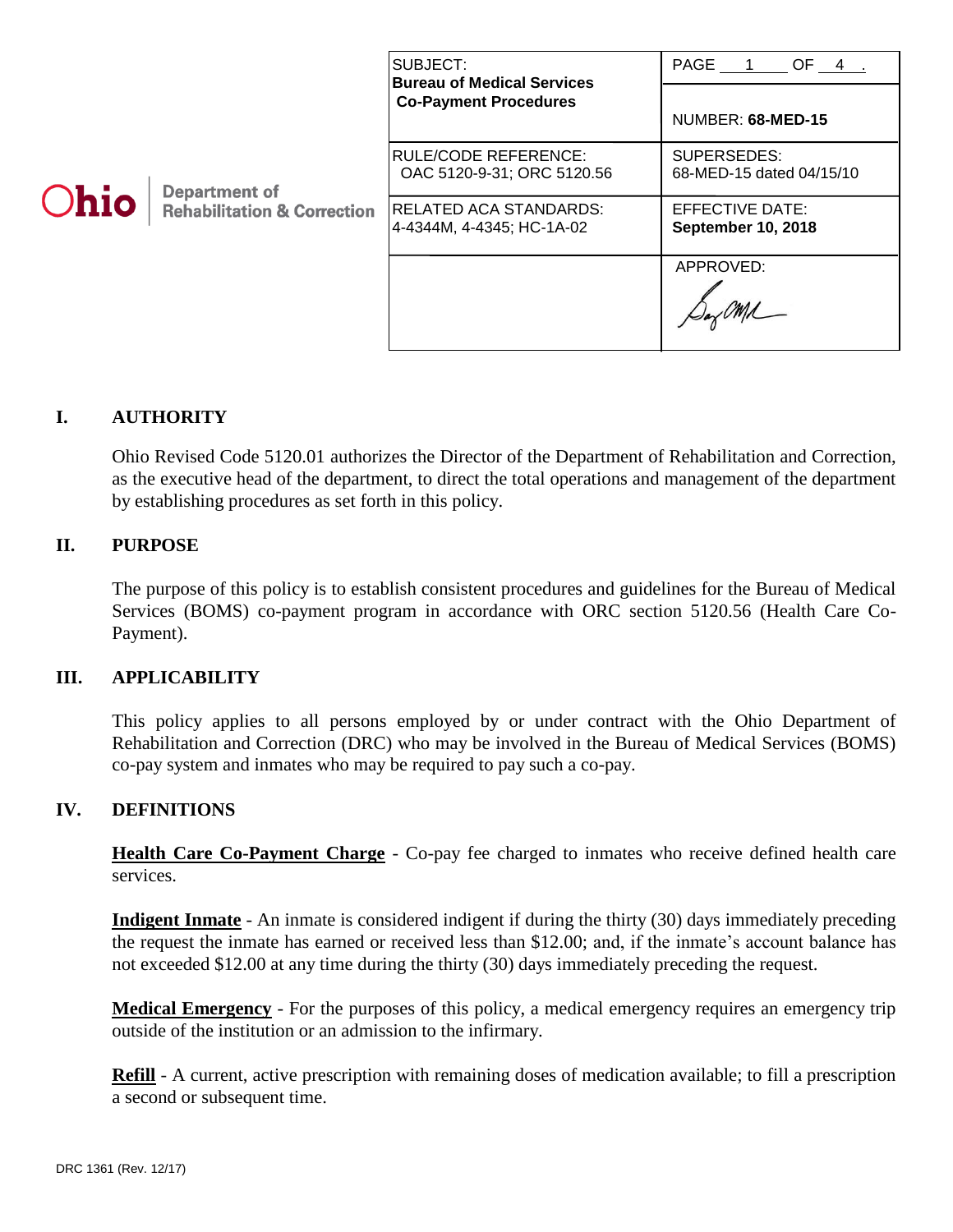# **V. POLICY**

It is the policy of the Ohio Department of Rehabilitation and Correction (DRC) that inmates with medical needs shall have appropriate and reasonable access to health care services while instilling inmate accountability and responsibility through the implementation of a medical co-pay system.

# **VI. PROCEDURES**

## **A. Inmate Notification of Co-Pay Procedures**

- 1. During the reception process, all inmates shall be advised of the co-pay guidelines.
	- a. This information is communicated orally and in writing and is conveyed in a language that is easily understood by each inmate.
	- b. When a literacy or language problem prevents an inmate from understanding written information, a staff member or translator shall assist the inmate.
- 2. Each institution's inmate handbook shall include co-pay guideline information.
- 3. Each institution's inmate library shall maintain current copies of AR 5120-5-13, Correctional Healthcare Services Co-Payment, and this policy.

## **B. Co-Pay Charges**

- 1. All medical services initiated by an inmate through a Health Services Request form (DRC5373) shall carry a \$2.00 co-pay charge.
- 2. All medical services initiated by an inmate through emergency procedures shall be free if an actual emergency exists.
	- a. A \$3.00 co-pay charge shall be administered if it is determined no emergency existed.
	- b. The medical staff shall determine if the situation was an actual emergency or nonemergency.

#### **C. Co-Pay Charge Exemptions**

- 1. Inmates who are indigent, as defined by this policy, shall not be charged a co-pay fee. All inmates shall receive appropriate health care based on their present medical needs without regard to financial status. No inmate shall be denied needed health care or treatment because of inability to pay.
- 2. Inmates shall not be charged a co-pay for medication refills, regardless of an inmateinitiated Health Services Request form (DRC5373). If a Health Services Request form (DRC5373) for a refill also contains requests for other non-exempted services, the appropriate fee shall be charged.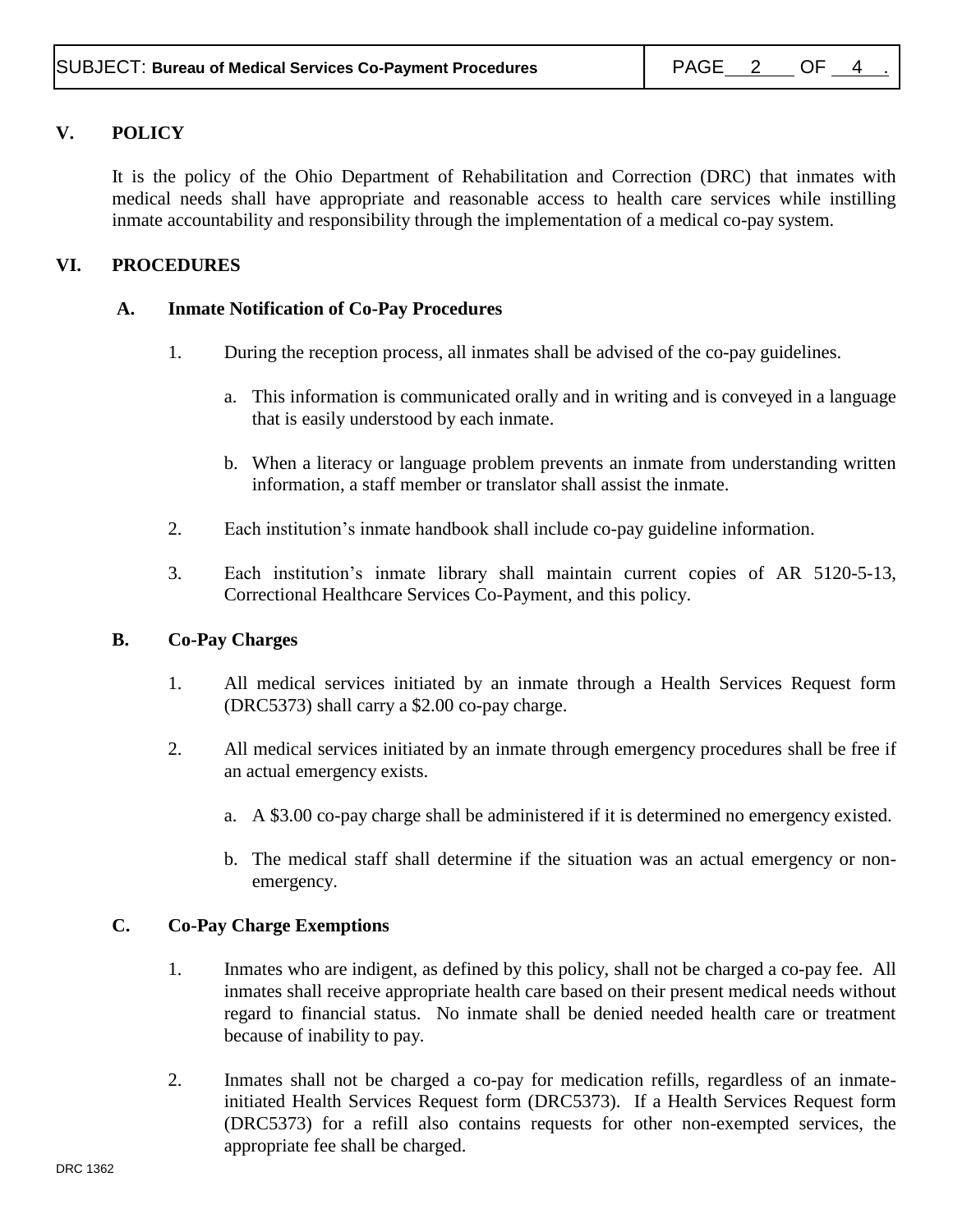- 3. Inmates shall not be charged a co-pay for medical services provided in an in-patient setting including, but not limited to Dementia Unit, Frazier Health Center, FMC noncadre inmates, RTUs, AOCI Assisted Living patients, and institutional infirmaries.
- 4. Inmates shall not be charged a co-pay for dental services.
- 5. Inmates shall not be charged a co-pay for medical services initiated by policy-defined staff reporting requirements such as, but not limited to, sexual assaults, use of force, and accidents that occur while performing job duties.
- 6. Inmates shall not be charged a co-pay for medical services initiated by medical staff (e.g., chronic care-related visits, medical staff initiated follow-up visits, treatments, blood pressure checks, etc.).

### **D. Health Care Debit Process**

- 1. At the close of the business day, medical staff shall designate on the Nurses Screening form (DRC5069) whether or not an inmate is to be charged a co-pay for the medical services they received.
- 2. The medical staff shall utilize the information on the Nurses Screening form (DRC5069) to complete the Healthcare Debit form (DRC5203).
	- a. A copy of the Healthcare Debit form (DRC5203) shall be scanned into the patient's electronic health record.
	- b. The original three-part Healthcare Debit form (DRC5203) shall be forwarded to the Cashier's Office the next business day.
- 3. The Cashier's Office shall determine if any reported inmates are eligible for a co-pay waiver due to indigent status.
	- a. If the inmate is not indigent, the Cashier's Office shall process the co-pay and mail the pink copy of the completed Healthcare Debit form (DRC5203) through the institutional mail to the inmate as written notice of the charge.
	- b. If the inmate is indigent, the Cashier's Office shall note the inmate is "indigent" on the Healthcare Debit form (DRC5203) and mail the pink copy through institutional mail to the inmate as written notice that the assessed co-pay was not deducted.
	- c. The Cashier's Office shall retain both the white and canary copies of the Healthcare Debit form (DRC5203).
- 4. If there are insufficient funds available in the inmate's account and the reported inmate is not determined indigent, the Cashier's Office shall charge the account of the inmate for the appropriate co-pay fee.